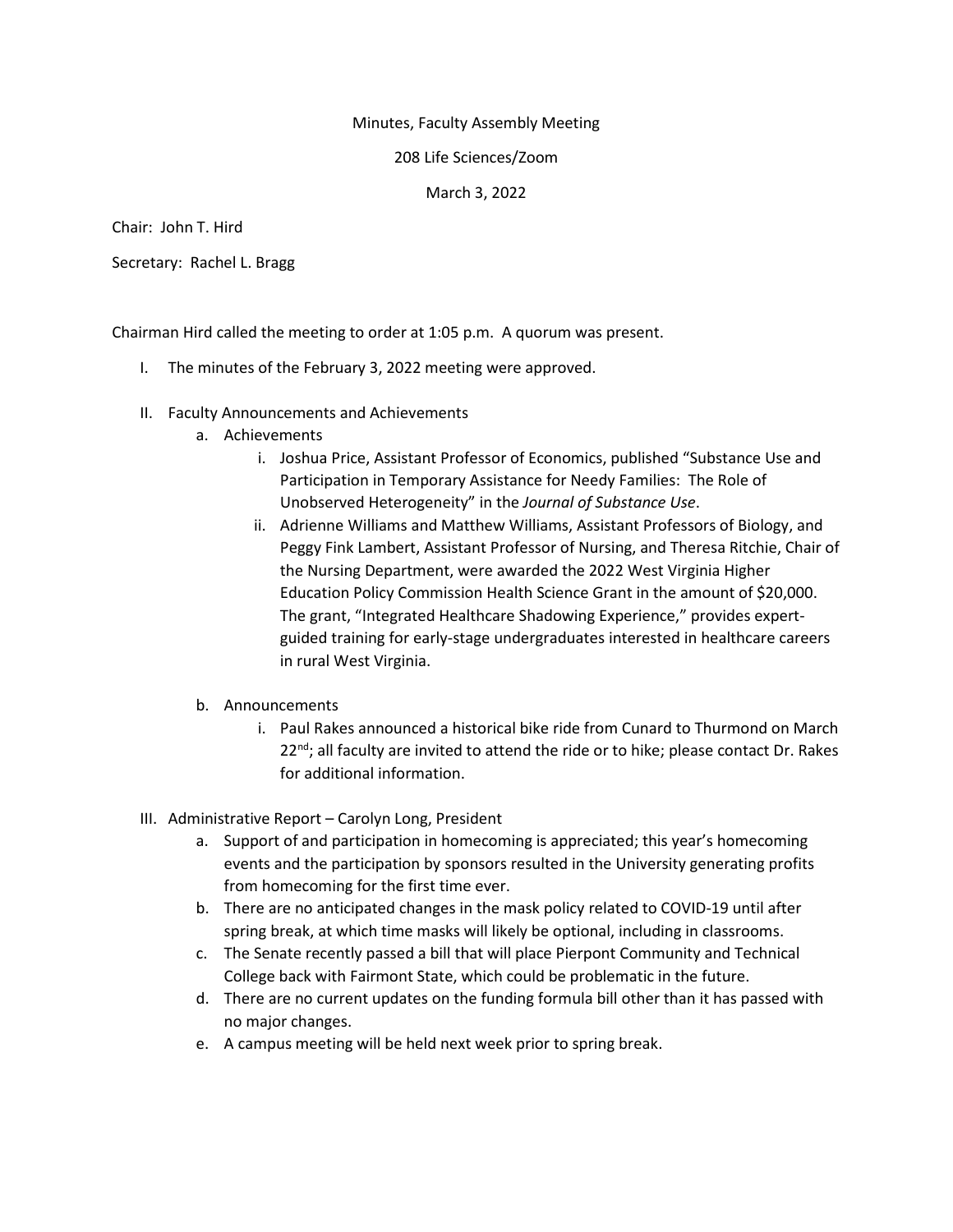- IV. Administrative Report Joan Neff, Provost
	- a. Mid-term grades are due Friday.
	- b. A new advisor has been hired in the Student Success Center.
	- c. Work continues with Morgantown to hire a new Accommodations Specialist; will continue to share these services with Morgantown until the position is filled.
	- d. Assistant Registrar position has not yet been filled; will continue to work with Taylor Richmond from Morgantown until the position is filled.
	- e. The new Launch Lab director will be contacting faculty for ideas about how to encourage students to use the services it provides.
	- f. Math Field Day will be held on campus this weekend for K-12 area schools.
	- g. Updates on library and Provost office staff being out of the office over the next few weeks.
	- h. The Computer Policy is almost complete and includes some accommodations that will allow for flexibility; once complete, it will be presented to the president.
- V. Chair Report John T. Hird
	- a. Nomination Committee, Election Committee, and Committee on Committees will be formed soon; more volunteers are needed to serve.
	- b. Administration is planning and organizing a ping pong tournament.
	- c. Workshops are being offered next week through the Teaching and Learning Commons on the promotion and tenure process and assessment and learning outcomes.
- VI. ACF Report Asad Davari
	- a. A meeting was held on February  $4<sup>th</sup>$  and there has been additional communication through email.
	- b. SB 498 related to critical race theory passed the senate with revisions and will now go to the House judiciary and education committees.
	- c. Leadership and faculty at Pierpont Community and Technical College were directed by the school's Board of Governors not to discuss or offer commentary related to the bill placing the institution back with Fairmont State.
	- d. Enrollment from the fall 2019 to fall 2020 semesters shows a decrease in both full- and part-time enrollments.
	- e. There is a bill in the senate to change the public employee grievance process.
- VII. Committee Reports
	- a. Faculty Senate Asad Davari
		- i. President Gee reported the campus carry bill will not move forward during this legislative session.
		- ii. The University has increased the number of honor's college students.
		- iii. The University is working towards a goal of a 90% graduation rate.
		- iv. Provost Reed indicated that polices related to COVID will be relaxed in the coming weeks.
		- v. Graduate students have petitioned for an increase in the stipends they are given.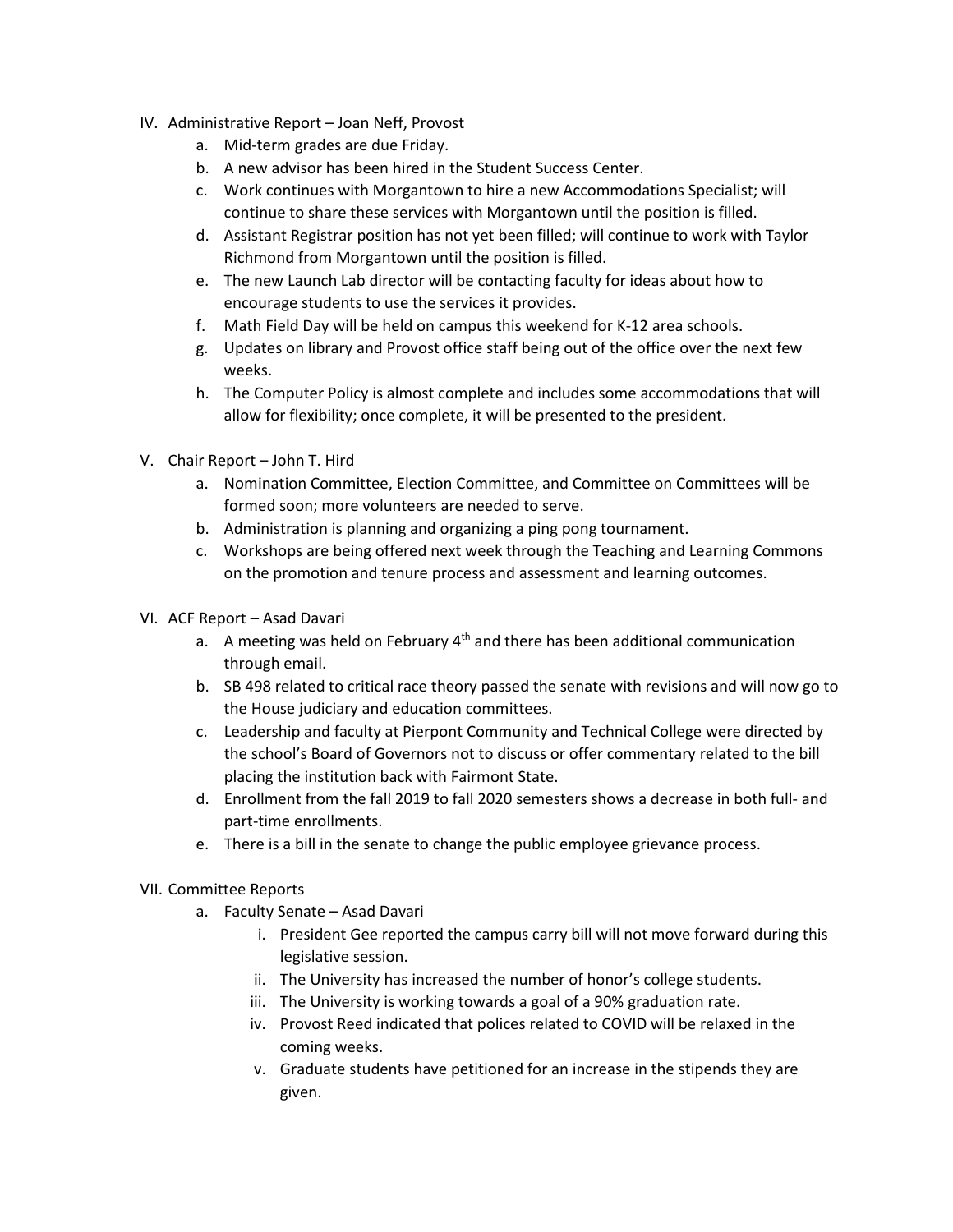- vi. President Gee and Rob Alsop met with Senator Rucker to discuss SB 498 on critical race theory; Senator Rucker incorporated the revisions discussed during the meeting.
- vii. Faculty Senate will be sending a letter to the legislature urging legislators not to vote in favor of SB 4978; faculty are encouraged to send individual letters.
- b. Library Committee Doug Terry
	- i. Librarians will work with Morgantown campus to provide a selection of subject specific research materials for students to conduct research using physical materials; please provide at least one month's notice; discussions are on-going about the possibility of making the materials available for a longer period of time.

## VIII. Agenda

- a. First reading of revised Promotion and Tenure Document
	- i. Motion to move the revised document from the Faculty Status Committee to the Faculty Assembly for a first reading; second. Motion passes.
	- ii. Please submit any comments or feedback as soon as possible.
	- iii. Goal is to have revised document approved by the end of the semester.
- b. Commencement Policy
	- i. Commencement Committee drafted the following policy regarding students who are not eligible to participate in spring commencement ceremony due to remaining hours: "Students who wish to participate in the spring commencement ceremonies may only carry over 8 or fewer credit hours to be completed in summer or fall term of the same year. Such exceptions will require advance confirmation and approval from the WVUIT Registrar and Campus Provost offices."
	- ii. Discussion to include revising the policy to add "respectively" at the end of the second sentence.
	- iii. Motion to amend policy by adding "respectively to the end of the second sentence; second. Motion passes.
	- iv. Motion to approve edited policy; second. Motion passes, two opposed.
	- v. Discussion of the policy related to the requirement of 8 or fewer credit hours and how those credit hours were determined; impact on international students; and impact on financial aid.
	- vi. Questions were raised regarding shared governance in terms of if the policy will be presented to the Student Government Association; other questions included exceptions and an appeal process for the policy.
	- vii. Motion to reconsider the policy; second. Motion passes.
	- viii. Policy tabled until next meeting.